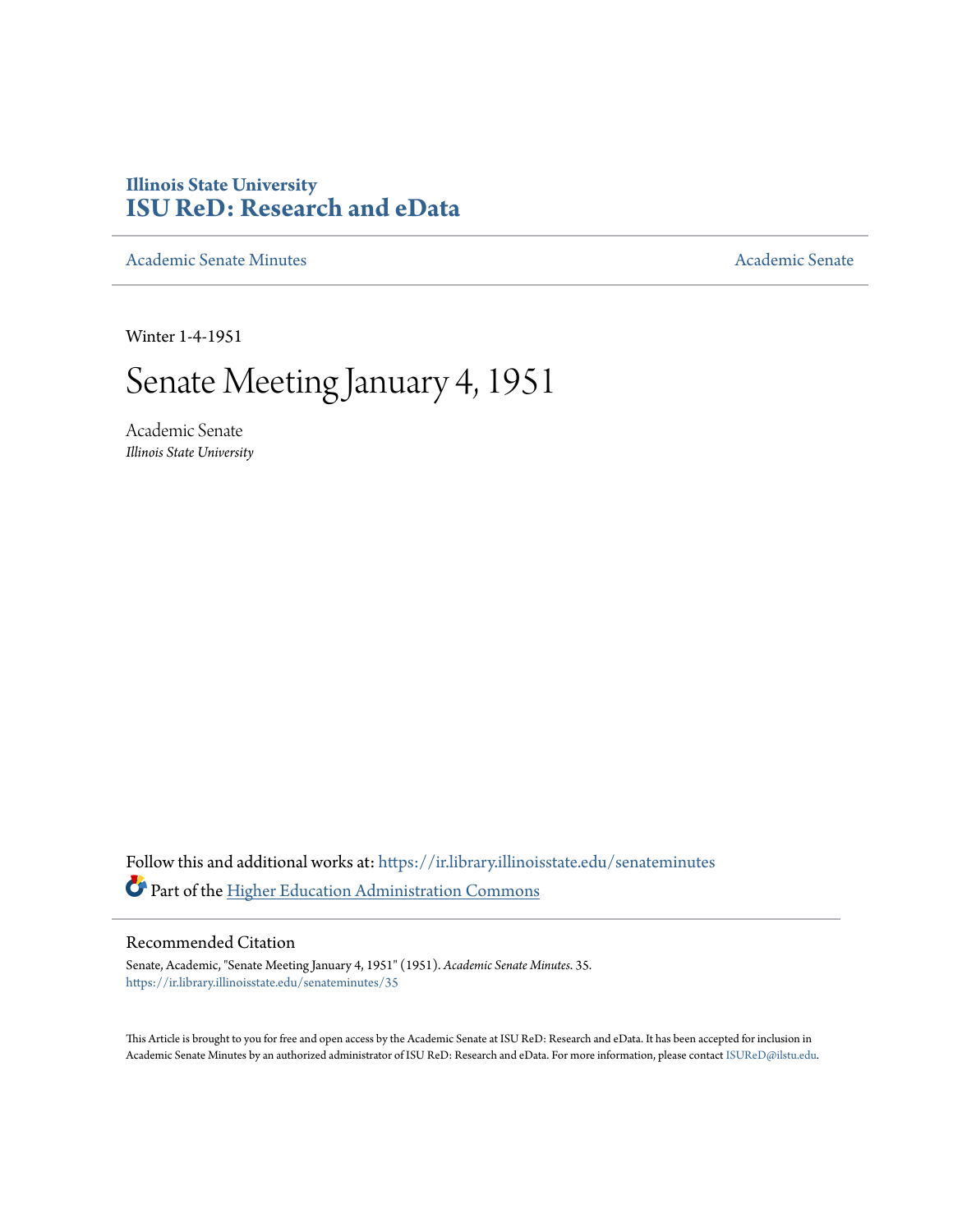Dr. LaRECEIVED

**JAN 22 1951** 

## SENATE 1 EETING January 4, 1951

,.

)

The meeting was called to order by President Fairchild at  $h:10$  with all members present except hiss Brenneran who was away on vacation, Miss Kirchhoefer who was ill, and Lrs. Catey and Mr. Stombaugh. Due to several persons coming late, the President stressed the importance of arriving on time for Senate meetings so that there would be time to care for all necessary business.

Due to the fact that it will be necessary for several persons, including the President, to be away from the campus on the date of the February faculty meeting, it is believed that the faculty should meet on the regular Senate meeting date. (See motion at the end of these minutes.)

President Fairchild had just returned from Springfield. He reported that the Division of Printing has approved and furthered immediately the requisitions for the 1951-1952 catalog, a pictorial bulletin, and the folders that  $\beta$  out to summer session and high school prospects. They have also approved for immediate purchase the material for the invitations for the dedication of the Spacial Education Building. No definite date for this dedication has been set, as word from Governor Stevenson is still expected. (Note: word has been received that the Governor cannot come.) Preliminary steps were also taken in Springfield to give some consideration to the continuation of the Public Relations Conference this year.

The next regular meeting of the Teachers College Board will be held in Chicago on January 22, preceded by a meeting of the Graduate Committee on Sunday afternoon, January 21. If anyone has matters in connection with this meeting, these should be brought to the attention of the President.

President Fairchild indicated that even after the formation of the Faculty Council. it will be desirable to continue the University Senate since the purpose of the Senate has been to expedite matters where a small group is necessary which is willing to discuss matters at length, to clarify matters from the standpoint of departments or areas, to provide a channel for sending information and receiving reactions, and for coordination of the various areas. The Administrative Council and the Senate will be continued as relational contact, rather than policy determining organizations.

The President called attention to the fact that, although the Report of the Committee to Study Faculty Participation in University Govemnent, after being amended, had been adopted by the faculty, some action should be taken by the Senate as the body that authorized the committee. In. Holmes moved that the Senate go on record as commending this committee and recommending its dismissal, and that the report be accepted by the Senate. The motion was seconded and carried. The President added his appreciation for the work of the committee.

President Fairchild has had some requests from students to have the gynnasium open on Saturdays and Sundays. Lir. Horton indicated that two things are involved. One is adequate supervision and the second is someone to handle supplies and equipment, and he is hesitant to ask regular members of the department to assume these additional duties. There was some discussion, but no action was taken. In this connection also, Mr. Horton mentioned that a \$10.00 fee had been discussed, this fee to come from organizations using the gymnasium and to be used to hire someone to clean up the gymnosium before classes londay morning, in case the organization did not leave it in shape for Monday's work. The 310.00 would be refunded in case the gynmasium was left in good condition. It was thought that this was probably one of the matters to be handled by the new policies organization.